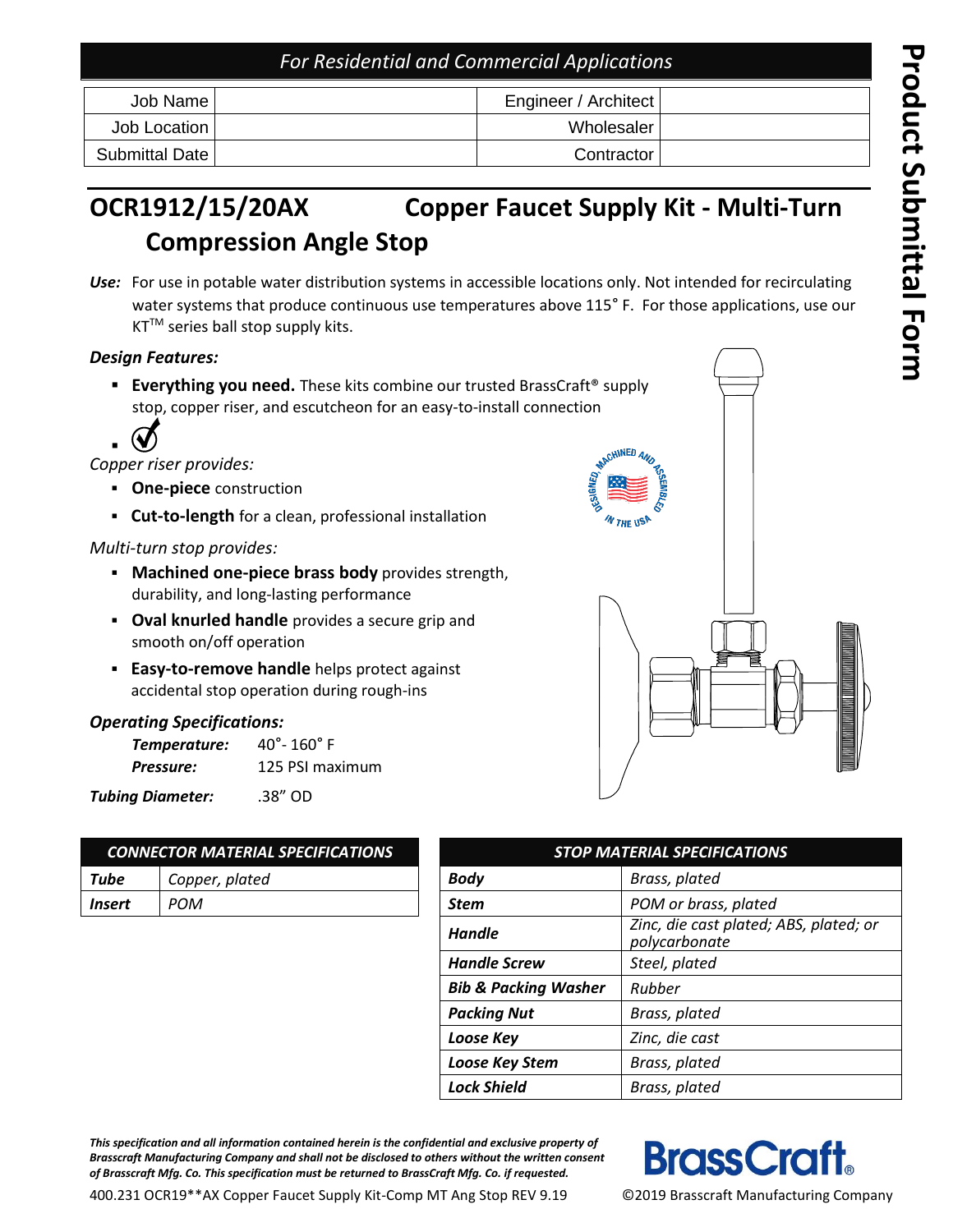### **OCR1912/15/20AX Copper Faucet Supply Kit - Multi-Turn Compression Angle Stop**

#### *Part Listing:*

| OCR1912AX C         | 1/2" nom compression x 3/8" OD compression stop with 3/8" OD tube x 11-1/2"<br>length riser & shallow escutcheon, chrome                                       |
|---------------------|----------------------------------------------------------------------------------------------------------------------------------------------------------------|
| OCR1912AXR          | 1/2" nom compression x 3/8" OD compression stop with 3/8" OD tube x 11-1/2"<br>length riser & shallow escutcheon, rough brass                                  |
| OCR1912AZX C        | 1/2" nom compression x 3/8" OD compression stop, brass stem with 3/8" OD tube<br>x 11-1/2" length riser & shallow escutcheon, chrome                           |
| OCR1915AXC          | 1/2" nom compression x 3/8" OD compression stop with 3/8" OD tube x 14-1/2"<br>length riser & shallow escutcheon, chrome                                       |
| OCR1920AX C         | 1/2" nom compression x 3/8" OD compression stop with 3/8" OD tube x 19-1/2"<br>length riser & shallow escutcheon, chrome                                       |
| OCR1920AX BZ        | 1/2" nom compression x 3/8" OD compression stop with 3/8" OD tube x 19-1/2"<br>length riser & shallow escutcheon, oil rubbed bronze                            |
| OCR1920AX NS        | 1/2" nom compression x 3/8" OD compression stop with 3/8" OD tube x 19-1/2"<br>length riser & shallow escutcheon, satin nickel                                 |
| OCR1920AZX C        | 1/2" nom compression x 3/8" OD compression stop, brass stem with 3/8" OD tube<br>x 19-1/2" length riser & shallow escutcheon, chrome                           |
| OCR1920AZXR         | 1/2" nom compression x 3/8" OD compression stop, brass stem with 3/8" OD tube<br>x 19-1/2" length riser & shallow escutcheon, rough brass                      |
| <b>SCR1912AX C</b>  | 1/2" nom compression x 3/8" OD compression stop with 3/8" OD tube x 11-1/2"<br>length riser & shallow escutcheon, loose key, chrome                            |
| <b>SCR1915AX C</b>  | 1/2" nom compression x 3/8" OD compression stop with 3/8" OD tube x 14-1/2"<br>length riser & shallow escutcheon, loose key, chrome                            |
| <b>SCR1920AX C</b>  | 1/2" nom compression x 3/8" OD compression stop with 3/8" OD tube x 19-1/2"<br>length riser & shallow escutcheon, loose key, chrome                            |
| SSCR1912AX C        | 1/2" nom compression x 3/8" OD compression stop with 3/8" OD tube x 11-1/2"<br>length riser & shallow escutcheon, screwdriver slot, chrome                     |
| <b>SSCR1915AX C</b> | 1/2" nom compression x 3/8" OD compression stop with 3/8" OD tube x 14-1/2"<br>length riser & shallow escutcheon, screwdriver slot, chrome                     |
| SSCR1920AX C        | 1/2" nom compression x 3/8" OD compression stop with 3/8" OD tube x 19-1/2"<br>length riser & shallow escutcheon, screwdriver slot, chrome                     |
| STCR1912AX C        | 1/2" nom compression x 3/8" OD compression stop with 3/8" OD tube x 11-1/2"<br>length riser & shallow escutcheon, loose key, stuffing box, lock shield, chrome |
| STCR1915AX C        | 1/2" nom compression x 3/8" OD compression stop with 3/8" OD tube x 14-1/2"<br>length riser & shallow escutcheon, loose key, stuffing box, lock shield, chrome |
| STCR1920AX C        | 1/2" nom compression x 3/8" OD compression stop with 3/8" OD tube x 19-1/2"<br>length riser & shallow escutcheon, loose key, stuffing box, lock shield, chrome |

*This specification and all information contained herein is the confidential and exclusive property of Brasscraft Manufacturing Company and shall not be disclosed to others without the written consent of Brasscraft Mfg. Co. This specification must be returned to BrassCraft Mfg. Co. if requested.*

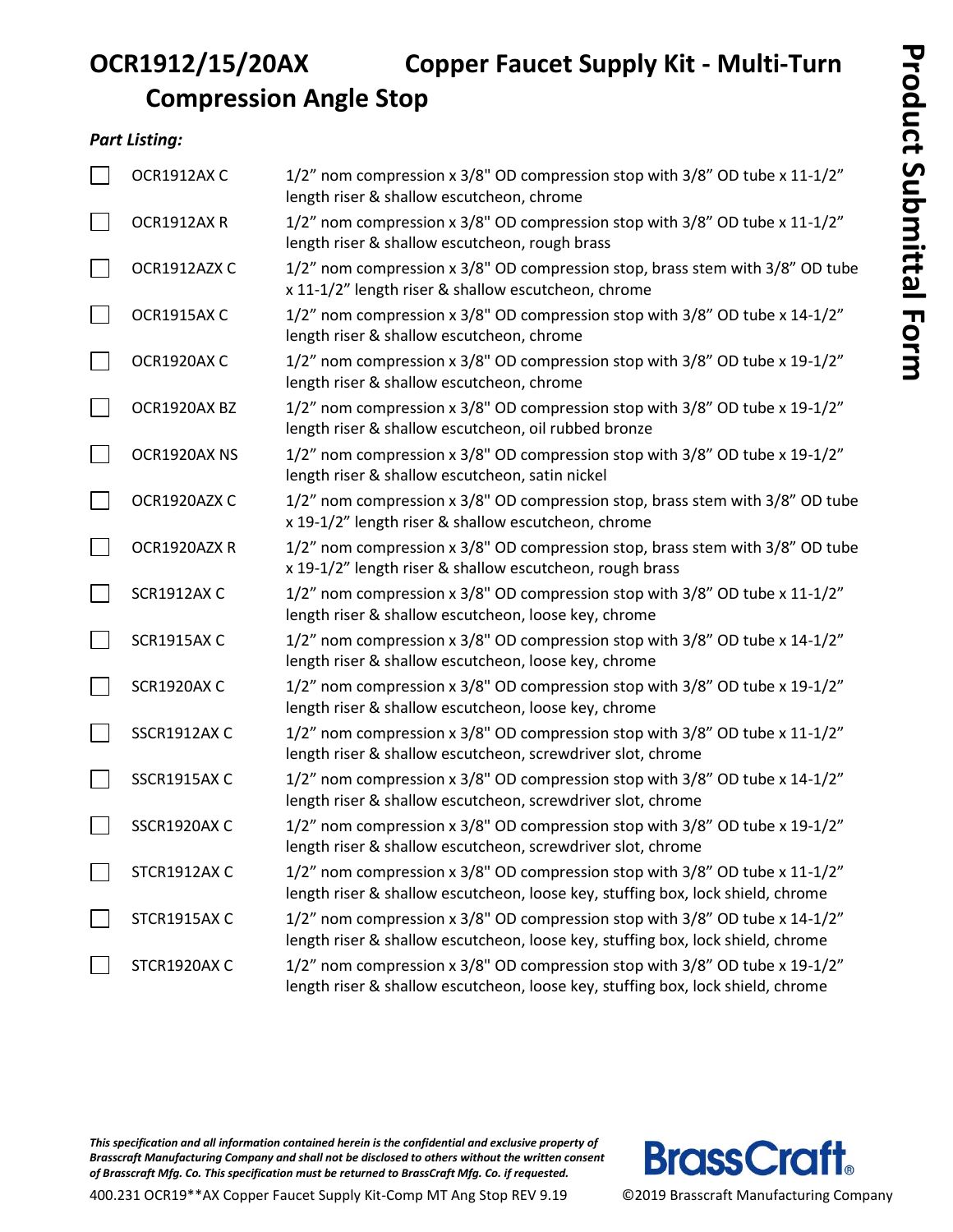# **OCR1912/15/20AX Copper Faucet Supply Kit - Multi-Turn Compression Angle Stop**

| <b>PART DIMENSIONS (Inches)</b> |        |        |        |        |                              |        |
|---------------------------------|--------|--------|--------|--------|------------------------------|--------|
| <b>Model</b>                    | DIM. A | DIM. B | DIM. C | DIM. D | DIM. E                       | DIM. F |
| OCR1912AX /AZX                  | 12.0   | 1.16   | 2.84   | 13.0   |                              | 1.14   |
| OCR1915AX                       | 15.0   | 1.16   | 2.84   | 16.0   | $\overline{\phantom{a}}$     | 1.14   |
| OCR1920AX /AZX                  | 20.0   | 1.16   | 2.84   | 21.0   | $\qquad \qquad \blacksquare$ | 1.14   |
| <b>SCR1912AX</b>                | 12.0   | 1.20   | 2.64   | 13.0   | 4.49                         | .88    |
| <b>SCR1915AX</b>                | 15.0   | 1.20   | 2.64   | 16.0   | 4.49                         | .88    |
| <b>SCR1920AX</b>                | 20.0   | 1.20   | 2.64   | 21.0   | 4.49                         | .88    |
| SSCR1912AX                      | 12.0   | 1.20   | 2.64   |        | $\qquad \qquad \blacksquare$ | .88    |
| SSCR1915AX                      | 15.0   | 1.20   | 2.64   |        | -                            | .88    |
| SSCR1920AX                      | 20.0   | 1.20   | 2.64   |        |                              | .88    |
| STCR1912AX                      | 12.0   | 1.20   | 3.03   | 13.0   | 4.88                         | .88    |
| STCR1915AX                      | 15.0   | 1.20   | 3.03   | 16.0   | 4.88                         | .88    |
| STCR1920AX                      | 20.0   | 1.20   | 3.03   | 21.0   | 4.88                         | .88    |



*This specification and all information contained herein is the confidential and exclusive property of Brasscraft Manufacturing Company and shall not be disclosed to others without the written consent of Brasscraft Mfg. Co. This specification must be returned to BrassCraft Mfg. Co. if requested.*

**BrassCraft** 

400.231 OCR19\*\*AX Copper Faucet Supply Kit-Comp MT Ang Stop REV 9.19 ©2019 Brasscraft Manufacturing Company